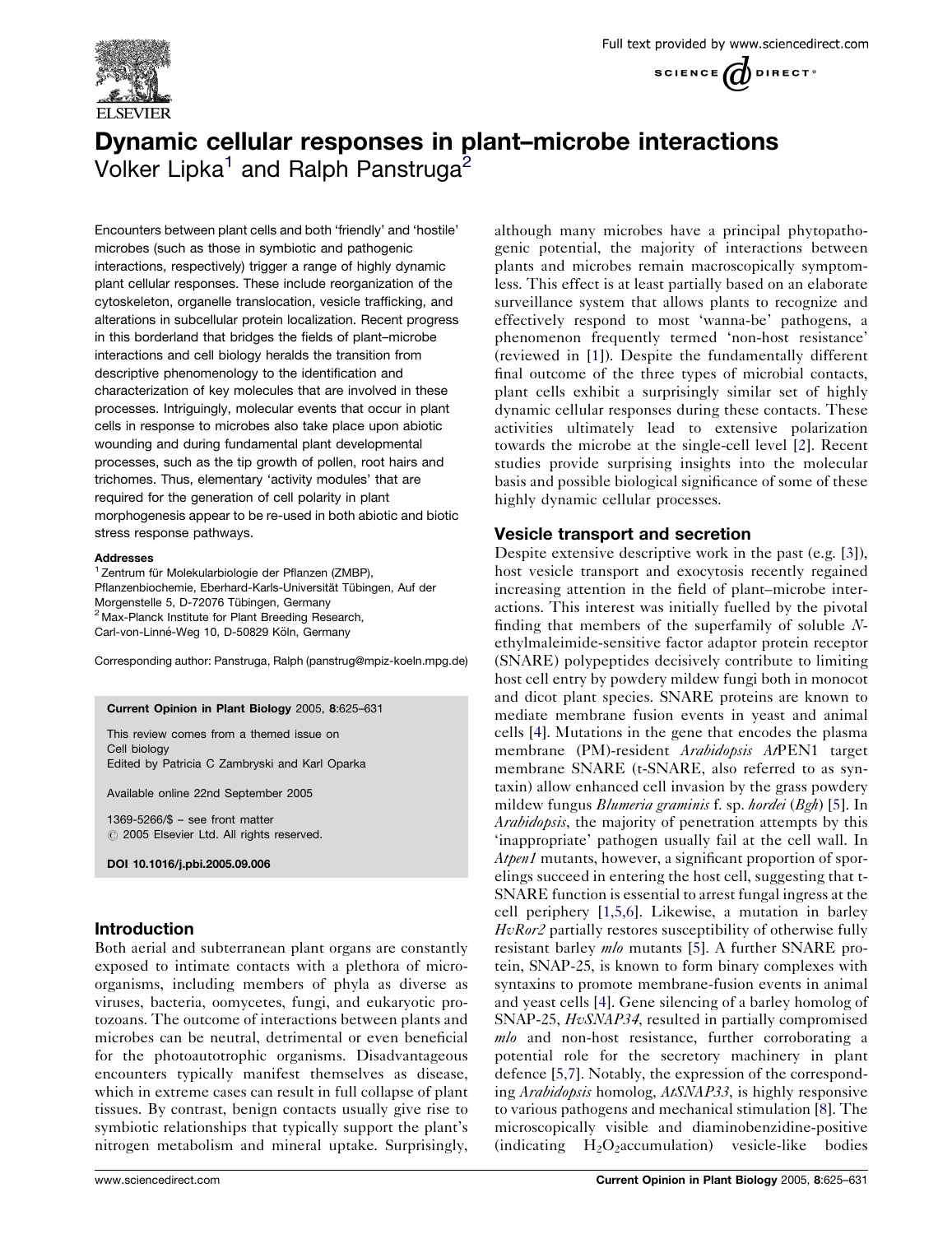(VLBs) frequently seen around attempted host cell entry sites in the interaction between barley and *Bgh* (e.g. [\[5](#page-5-0)]) were recently analyzed at the ultrastructural level. These studies revealed that VLBs actually encompass a variety of structures that are distinct from individual vesicles, including small cell wall appositions (papillae), paramural bodies, multivesicular bodies (MVBs) and osmophilic bodies (Q An, R Hückelhoven, K-H Kogel, AJE van Bel, pers. comm.).

A potential involvement of PM-resident syntaxin(s) in plant immunity is further supported by the observation that the AtSYP122 t-SNARE is rapidly phosphorylated upon treatment of Arabidopsis cultured cells with Flag22 (flg22) [[9\]](#page-5-0), a highly conserved 22-mer peptide derived from the bacterial flagellum that acts as general elicitor of a set of defence-related responses in plants [[10\]](#page-5-0). Likewise, rapid and transient phosphorylation of a syntaxin occurs in the context of the race-specific Avr9–Cf-9 interaction in tobacco [[11\]](#page-5-0). Syntaxin phosphorylation has been detected immunologically by a shift in protein mobility in western blot analysis and shown to require presence of both the Cf-9 resistance gene and the Avr9 avirulence determinant. Notably, syntaxin phosphorylation occurred only upon treatment with the race-specific Avr9 elicitor and not upon application of the general elicitor flg22 [\[11](#page-5-0)]. The biological relevance of the phosphorylation of the syntaxins AtSYP122 and NtSYP in the course of plant– microbe interactions remains to be shown.

Recently, a further Arabidopsis PM-resident syntaxin, AtSYP132, was found to be phosphorylated in response to flg22 (M Kalde, TS Nühse, S Peck, pers. comm.). Lack of T-DNA knockout mutants in AtSYP132 prompted Kalde et al. to employ virus-induced gene silencing (VIGS) of the respective tobacco ortholog, NbSYP132, in Nicotiana benthamiana to study the biological role of this syntaxin during plant–microbe interactions. VIGS identified this gene as a component that is essential for restricting bacterial growth and suppressing disease symptoms during AvrPto–Pto-mediated isolate-specific resistance to Pseudomonas syringae pv. tabaci. Proteomic and immunological analysis of apoplastic fluids revealed that secretion of at least two pathogenesis-related (PR) proteins is compromised in NbSYP132-silenced plants, suggesting that NbSYP132 is required for the exocytosis of a subset of PR proteins.

Indirect evidence for a role of exocytosis in non-host resistance is also provided by a study on plant–bacteria interactions. Secretion of a cocktail of metabolites that have antimicrobial activity confers tissue-specific resistance to a range of bacterial microbes in the roots of Arabidopsis. Interestingly, a P. syringae strain that is partially resistant to these compounds and also able to block their synthesis and/or secretion is able to colonize root tissues and to cause disease. The capability to overcome

this exudation-based mechanism depends on an intact bacterial type III secretion system, suggesting that this strain has evolved a mechanism that uses secreted micro-bial effectors to suppress root exudation [\[12](#page-5-0)°].

Activation of the secretory pathway also appears to represent a fundamental step of systemic acquired resistance (SAR), a plant-wide immune response that is triggered upon a local stimulation of the plant's pathogen surveillance system. NON-EXPRESSOR OF PR GENES 1 (NPR1), a major control element of SAR in *Arabidopsis*, is a transcription regulator that resides in the cytoplasm of unchallenged cells but enters the nucleus upon activation of the SAR pathway. An elegant gene expression survey revealed various PR genes and a set of genes that encode key elements of the secretory pathway (including a range of chaperones and co-chaperones) as immediate downstream targets of NPR1  $[13\text{''}']$  $[13\text{''}']$ . The findings indicate an enhanced cellular requirement for the secretory machinery and its protein-folding mediators in the course of SAR, which is probably due to an enhanced exocytotic flux of PR proteins.

# Reorganization of the plant cytoskeleton and organelle positioning

Numerous descriptive and/or pharmacological inhibitor studies previously demonstrated the importance of cytoskeletal re-arrangements for the execution of pathogen entry control at the cell periphery [\[2,14](#page-5-0)<sup>°</sup>]. Although changes in the organization of the plant cytoskeleton during plant–microbe interactions are complex and varied, actin microfilaments in particular appear to play a pivotal role in the timely and spatial recruitment of the plant's defensive forces at infection sites ([[14](#page-5-0)<sup>°</sup>]; [Figure 1](#page-2-0)). Recent work employing a series of green fluorescent protein (GFP)-tagged organelle reporter lines allowed in vivo monitoring of cell dynamics in response to inoculation with compatible and incompatible oomycete pathogens [[15\]](#page-5-0). Strikingly, in all genotype combinations, actin microfilament organization was resolved and focally reorganized towards sites of attempted penetration, whereas microtubule organization appeared to be affected only subtly. Interestingly, the observed radial microfilament reorganization coincided with stable ER aggregations and saltatory Golgi body accumulation at pathogen penetration sites. The latter stop-and-go movement might indicate site-directed secretion events, and it is conceivable that a pathogen-responsive actin filament network could indeed provide the routes required for the observed organelle positioning, vesicle trafficking and syntaxinmediated exocytosis postulated above. Consistent with this idea, interference with the responsiveness of the microfilament network by application of actin polymerization inhibitors (e.g. cytochalasin) resulted in enhanced pathogen entry in various compatible and incompatible plant–pathogen combinations [\[2,16,17](#page-5-0)]. Notably, cytochalasin treatment even compromises the control of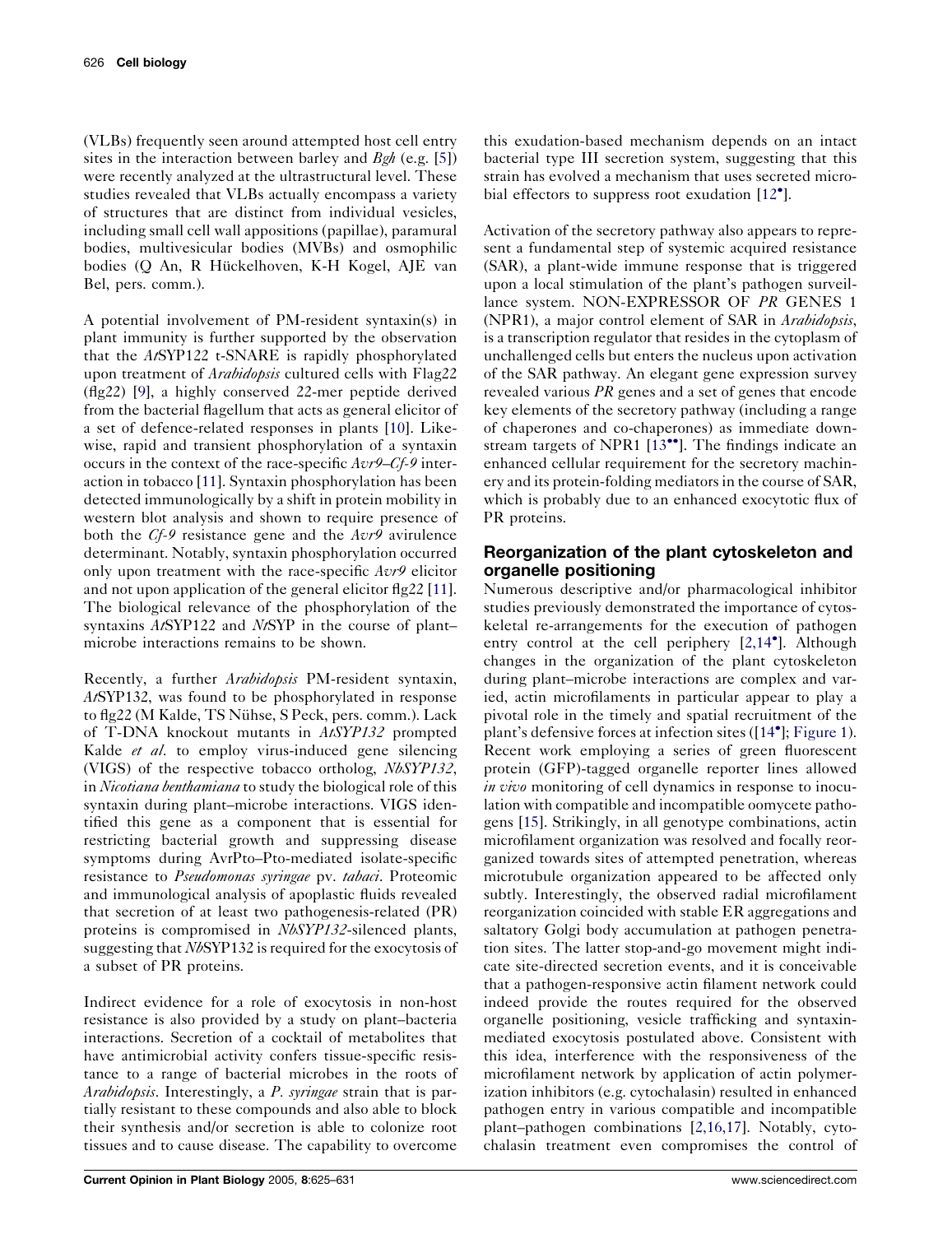<span id="page-2-0"></span>



Pathogen-triggered cell polarity. Confocal imaging of fluorescent marker protein fusions in transgenic Arabidopsis plants reveals pathogen-induced dynamic changes in subcellular protein localization, vesicle transport processes and the reorganization of cytoskeleton architecture. (a) Focal accumulation of GFP-labelled syntaxin PEN1 in a lipid raft-like plasma-membrane microdomain triggered by attempted penetration (red arrowhead) of the inappropriate pea pathogen Erysiphe pisi. (b) Vesicle-like structures tagged with yellow fluorescent protein (YFP)-labelled Arabidopsis R-SNARE VAMP722 move to (dotted red arrows) and accumulate at sites of interaction (red arrowheads) with the pea powdery mildew Erysiphe pisi, suggesting polarized secretion processes. (c) GFP-tagged actin microfilaments (decorated by a mouse Talin–GFP fusion protein) focusing on attempted penetration sites (red arrowheads) of the non-adapted pathogen Colletotrichum truncatum. This image was kindly provided by Yoshitaka Takano, Laboratory of Plant Pathology, Graduate School of Agriculture, Kyoto University, Kyoto, Japan. Please note that fungal infection structures are not visible in these confocal micrographs. The scale bar in all images represents 20  $\mu$ m.

pathogen entry into dedifferentiated tobacco BY-2 cells that are challenged by compatible and inappropriate powdery mildew species [[18\]](#page-5-0).

The importance of these actin-related mechanisms for host-range demarcation against inappropriate pathogens was impressively demonstrated in *Arabidopsis* plants harbouring knockout mutations in the gene that encodes the lipase-like protein ENHANCED DISEASE SUSCEP-TIBILTY 1 (EDS1). Mutations in EDS1 alone only partially compromise the non-host resistance of *Arabidop*sis against the wheat powdery mildew fungus, *Blumeria* graminis f. sp. tritici (Bgt). Additional pharmacological inhibition of actin polymerisation in eds1 mutant lines, however, fully wipes out non-host resistance and allows completion of the pathogen's infection cycle [\[16](#page-5-0)].

Although these experiments corroborate the importance of adaptive cytoskeleton remodelling in efficiently defying potential pathogens, the molecules that signal and bring about the dramatic reorganizations are still elusive. Evidence for a possible role for RAC/ROP family Gproteins in pathogen-induced actin architecture modifications comes from transient gene-expression analyses in barley. Plant RAC/ROP G-proteins were recently shown to be required for efficient colonization of barley plants by Bgh, suggesting that these polypeptides function as potential host susceptibility factors [[19\]](#page-5-0). Moreover, overexpression of a constitutive active variant of the barley RAC/ROP G-protein RACB (caRACB) partially inhibited actin remodelling and enhanced fungal penetration suc-cess [[20](#page-5-0)<sup>°</sup>]. By contrast, transient gene silencing of RacB

resulted in marked actin polarization, coincident with significantly enhanced penetration resistance [[20](#page-5-0)<sup>°</sup>]. Taken together, these results suggest that RAC/ROP G-proteins are potent regulators of pathogen-induced plant microfilament reassembly that might be targeted by fungal pathogens to establish compatibility. In addition, Opalski and co-workers [[20](#page-5-0) ] provide evidence that another plant susceptibility factor, the barley MLO protein, also affects actin-dependent control of pathogen entry at the cell periphery. The presence of MLO in susceptible barley wildtype plants correlates with a reduced and delayed focusing of actin in Bgh-challenge experiments.

These findings were supported and expanded by a recent series of experiments that utilized pharmacological and genetic approaches. Upon cytochalasin E treatment, the entry success of barley powdery mildew was significantly enhanced in both wildtype barley plants (which had 'super-accessibility') and otherwise resistant *mlo* mutants, reinforcing the notion that cytoskeleton function is necessary for basal and *mlo*-dependent broad-spectrum disease resistance. Interestingly, these results could be phenocopied by ectopic expression of genes that encode the plant actin depolymerising factor (ADF). Reminiscent of pharmacological inhibitor effects, the perturbation of the actin cytoskeleton via ADF overexpression also severely affects barley non-host penetration resistance to the inappropriate wheat and pea powdery mildews  $Bgt$ and Erysiphe pisi, respectively (M Miklis, V Lipka, RA Bhat, P Schulze-Lefert, R Panstruga, unpublished). Intriguingly, Miklis and co-workers have evidence that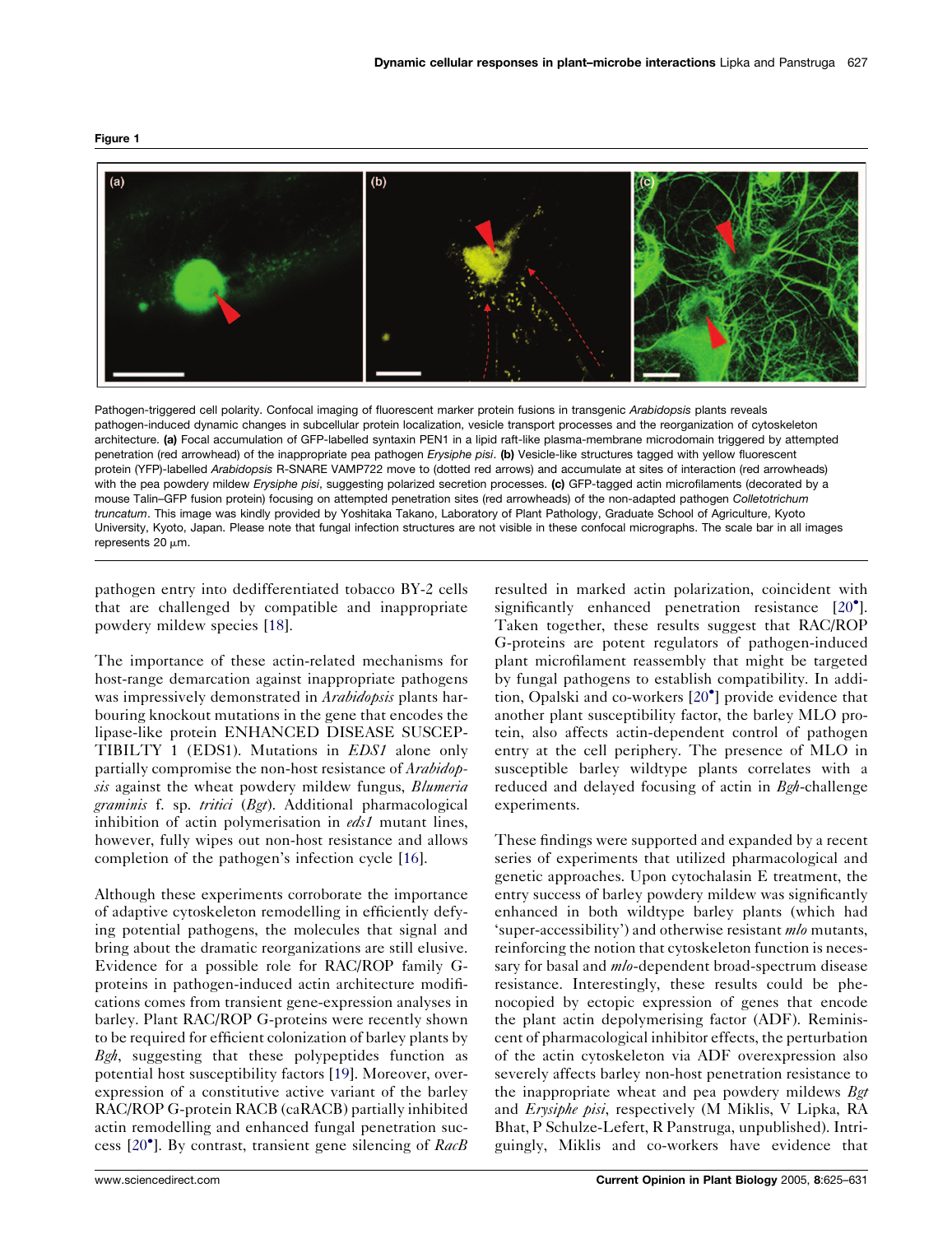genetic interference with the actin cytoskeleton, although initially enabling enhanced host-cell entry, negatively impacts the mid- to long-term maintenance of normally compatible biotrophic interactions. In compatible interactions, developing fungal feeding organs (haustoria) are indeed associated with confined circular actin filament structures and are targets for individual filament cables [\[20](#page-5-0) ]. This suggests that haustorium formation and/or nutrient supply might rely on cytoskeleton-dependent processes. Thus, the actin cytoskeleton could play a dual, Janus-faced role in compatible interactions between host plants and biotrophic fungal pathogens: first a defence role that subsequently revolves to assist pathogenesis.

Additional evidence for variable modifications of cytoskeleton architecture in the course of pathogen infection has been provided by experiments monitoring talin– GFP-labelled actin in tobacco host and non-host interactions with the hemibiotrophic ascomycetes Colletotrichum destructivum and Colletotrichum graminicola, respectively [\[21](#page-6-0)]. Initially, plant cells that are involved in host and non-host interactions appear indistinguishable and show the typical radial actin filament arrays along which the nucleus shuttles to sites of attempted fungal penetration. Later, the non-host interaction is characterized by efficient penetration resistance whereas the compatible combination allows host-cell entry and the formation of a biotrophic infection vesicle. During disease development, susceptible plants exhibit stage-dependent changes in cytoskeleton organization, with a concomitant decline in the integrity of the host cells' actin cytoskeleton upon the switch from biotrophy to necrotrophy.

It is conceivable that plant pathogens, in analogy to bacterial pathogens of mammals (reviewed in [\[22,23\]](#page-6-0)), have evolved means to establish a compatible host–parasite interaction by perturbation of processes that are dependent on the actin cytoskeleton. Intracellular bacterial human pathogens, for example, inject effector proteins that impede cytoskeleton function into the host cytoplasm via the so-called type III secretion system. Plant pathogenic bacteria, although generally being non-invasive extracellular pathogens, share this apparatus for the efficient transfer of effector molecules. Interestingly, it appears that delivery of the effector AvrPto is required for the suppression of apoplastic callose deposition in leaves of susceptible *Arabidopsis* challenged with the bacterial pathogen P. syringae [[24\]](#page-6-0). Focal callose deposition at attempted pathogen entry sites has been shown to be actin-dependent (e.g. [\[18](#page-5-0)]), and so it is tempting to speculate that AvrPto might impinge either directly or indirectly on the function of the host actin cytoskeleton.

Not surprisingly, the accommodation of symbiotic organisms by plants is also generally accompanied by dramatic cytoskeletal rearrangements. The well-known legume– Rhizobium symbiosis, for example, requires cytoskeleton modifications in the root hair and cortex cells of the host plant for root hair curling, infection thread growth and root nodule development [\[14](#page-5-0)<sup>°</sup>]. The changes in microfilament and microtubule organization that are necessary for early symbiotic steps such as root hair curling are known to be stimulated by rhizobial secretion of lipochitin-oligosaccharides, the host-specific nodulation (Nod) factors. Exogenous application of Nod factors to root hairs results in the rapid fragmentation of actin bundles and is accompanied by increased apical influxes and intracellular levels of calcium [[25\]](#page-6-0). Chemical substituents on the Nod factors are important for their biological activity, either for host specificity or efficacy [[26–28\]](#page-6-0). Recent work demonstrated that methylated Rhizobium etli Nod factors are more active than their non-methylated counterparts in inducing hair curling and actin cytoskeleton rearrangements in *Phaseolus vulgaris* roots [\[29](#page-6-0)].

Similarly, the establishment of symbiotic relationships with mycorrhizal fungi also depends on cytological modifications of the host plant's root cells. In all categories of mycorrhiza, these modifications include alterations in the organization of the cytoskeleton, which have been char-acterized extensively at the descriptive level [[14](#page-5-0)<sup>°</sup>]. Recent work by Ditengou and colleagues [[30\]](#page-6-0) suggests that the ectomycorrhizal fungus Pisolithus tinctorius controls the rate of root hair elongation in the host plant Eucalyptus globules ssp. bicostata by delivering the indole alkaloid hypaphorine. In these experiments, application of hypaphorine dramatically changed the cytoskeletal organization of elongating host root hairs, disrupting the typical actin cap at the tip and leading to the formation of aberrant microtubules in the subapical region. These alterations are suggested to hinder the tip-directed delivery of vesicles that is necessary for elongation and could explain absence of host root hairs from mature ectomycorrhizae.

In summary, the experiments described above demonstrate that the host cytoskeleton plays a key regulatory role in biotic interactions with both pathogenic and beneficial microorganisms. As a consequence, diverse strategies to interfere with the plant's cytoskeleton by delivery of specific proteinaceous or metabolic effector molecules appear to have evolved independently in the different microbial taxa.

It is not surprising that the formation of infection structures and the site-directed delivery of effectors also involve polarization processes in the interacting microorganism. In this context, it is important to notice that the apathogenic  $mst12$  mutant of the rice blast fungus  $Maq$ naporthe grisea appears to be defective in actin and microtubule filament reorganization that is usually associated with penetration peg formation in mature appressoria [\[31](#page-6-0)]. Therefore, cytoskeleton-dependent processes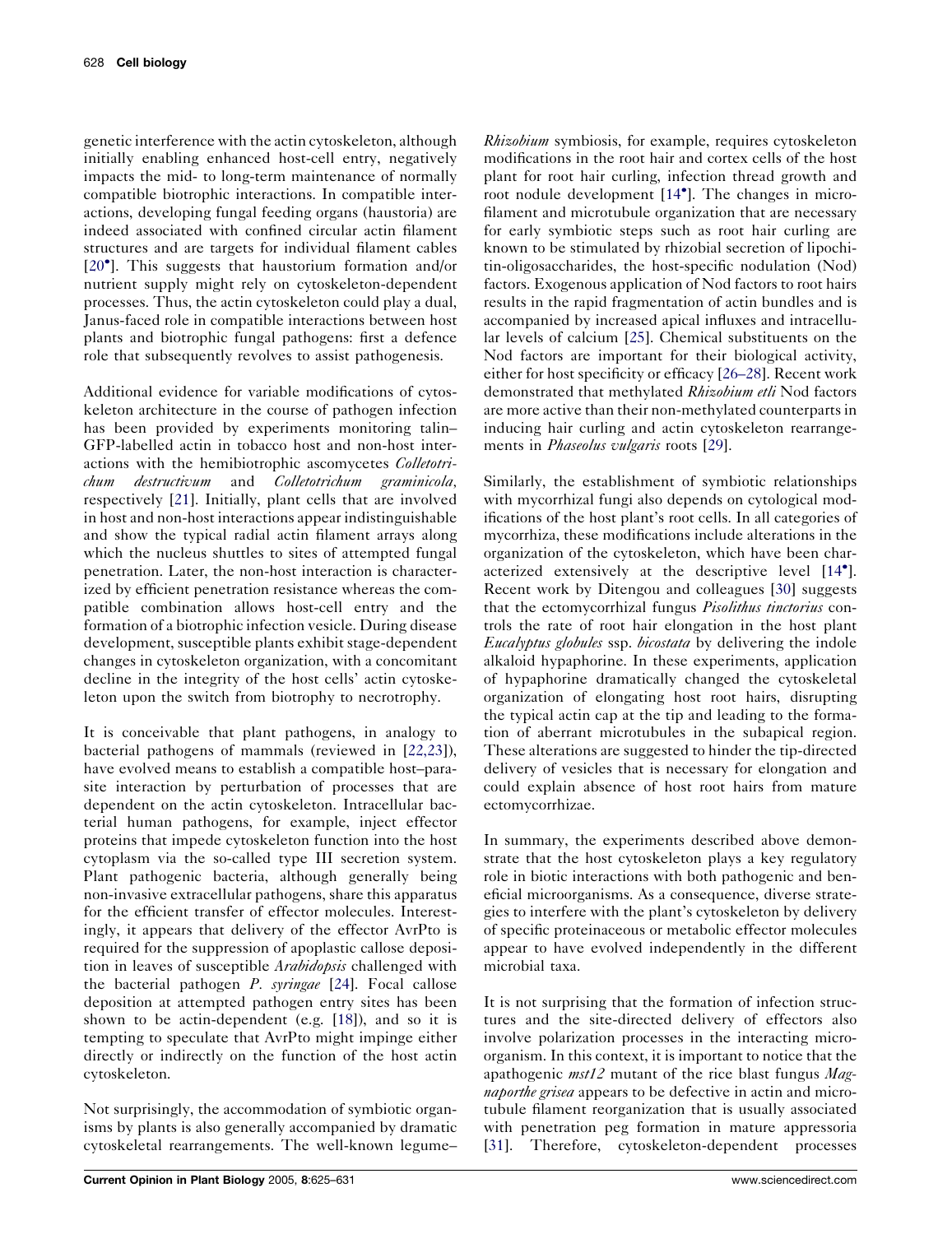appear to draw up the combat lines that determine victory, defeat or mutually beneficial co-existence in plant–microbe interactions.

# Dynamic changes in subcellular protein localization

The microbe-triggered global reorganization of plant cells described above is well known, but the identification of individual proteins that exhibit an altered subcellular localization upon a biotic stimulus is a fresh finding. Although it is conceivable that numerous proteins are re-localized during plant–microbe contacts, only few examples have been described to date.

The application of a peptide elicitor, Pep13, that is derived from the oomycete pathogen *Phythophtora* triggers a prototypical innate immune response in cultured parsley cells that involves the activation of three mitogenactivated protein kinases (MAPKs) by an upstream MAPK kinase, PcMPKK5. Intriguingly, as shown by in planta immunolabelling, all three MAPKs exhibit an increase in nuclear localization upon activation, possibly facilitating their ability to mediate the phosphorylation of nuclear-localised downstream substrates [[32\]](#page-6-0).

The unusual *Arabidopsis* resistance protein RRS1-R confers broad-spectrum resistance to the bacterial pathogen Ralstonia solanacearum. RRS1-R appears to be the result of a gene-fusion event. It possesses an amino-terminal TIR– NBS–LRR (Toll-interleukin repeat–nucleotide-binding sequence–leucine-rich repeat) domain that is characteristic of many plant resistance proteins and a carboxy-terminal WRKY domain, a feature of a range of plant transcription regulators [\[33](#page-6-0)]. In yeast two-hybrid systems, RRS-1R interacts with its cognate avirulence protein, PopP2, an effector that is delivered by the bacterial type III secretion system. Transient co-expression of fluorescently labelled PopP2 and RRS-1R revealed that the two fusion proteins co-localized in the nucleus of Arabidopsis protoplasts, whereas co-expression of fluorescently tagged RRS-1R and a PopP2 variant that lacks a potential nuclear localization signal resulted in the presence of both fusion proteins in the cytoplasm [[34\]](#page-6-0). It is possible that PopP2 and RRS-1R initially interact (either directly or indirectly via a third protein) in the cytoplasm and subsequently co-translocate into the nucleus.

Translational fusions of the Arabidopsis AtPEN1 and barley HvROR2 syntaxins with GFP distribute evenly at the cell periphery of healthy, unchallenged plant cells. Interestingly, however, both proteins focally accumulate at prospective fungal entry sites upon inoculation with powdery mildew spores ([[35](#page-6-0)°[,36](#page-6-0)°]; [Figure 1\)](#page-2-0). Reminiscent of 'lipid rafts' in animal cells [\[37](#page-6-0)], the circular site of focal syntaxin accumulation defines a novel pathogentriggered PM microdomain that harbours a subset of PM-resident proteins and excludes others [[36](#page-6-0)<sup>••</sup>]. It remains to

be shown whether the PM microdomain in plants is composed of a particular lipid makeup that is analogous to the proposed composition of lipid rafts in animal cells.

The PM-associated receptor-like kinase FLAGELLIN SENSITIVE 2 (FLS2) serves as an extracellular sensor in plant innate immunity. FLS2 recognizes presence of the general peptide elicitor flg22 and triggers a signal transduction cascade that results in the transcriptional activation of a range of genes [[10\]](#page-5-0). Intriguingly, upon extracellular application of flg22, GFP-tagged FLS2 rapidly (within minutes) disappears from the PM and becomes visible in mobile cytoplasmic vesicle-like bodies (S Robatzek, T Boller, pers. comm.). This phenomenon is reminiscent of receptor internalization upon ligand binding in animal cells [\[38](#page-6-0)]. The biological role of flg22 triggered FLS2 internalization is not clear yet but might be related to receptor desensitization, receptor recycling, or the actual initiation of the signal transduction cascade in signalosome-like vesicular bodies (S Robatzek, T Boller, pers. comm.; [[39\]](#page-6-0)).

Nodulation Signalling Pathway 2 (NSP2) from Medicago truncatula encodes a GRAS-like transcriptional regulator that is essential for Nod-factor signalling in the symbiotic interaction between the legume and rhizobia. The ectopically expressed GFP–NSP2 fusion protein localizes to the nuclear envelope and to the endoplasmic reticulum of resting cells but relocalizes to the nuclear lumen upon Nod-factor stimulation  $[40^{\bullet\bullet}]$  $[40^{\bullet\bullet}]$ . It remains to be shown, however, whether this is an authentic protein relocalisation or whether GFP–NSP2 in the nuclear envelope becomes degraded and replaced by *de novo*-synthesized fusion protein.

# **Conclusions**

Dynamic cellular processes including actin cytoskeleton remodelling, organelle translocation, focal exocytosis and specific protein re-localization occur in both symbiotic and hostile plant–microbe encounters, and usually result in extensive polarization at the single-cell level ([Figure 1\)](#page-2-0). Similar re-shuffling activities and associated cell polarization are well-known from tip growth during plant development, occurring for example during pollen tube growth, and during root hair and trichome expansion [[41](#page-6-0)]. It is thus conceivable that plant cells re-use similar 'activity modules' to generate cell polarity during developmental processes and in abiotic and biotic stress response pathways. This provocative hypothesis is supported by various observations. First, a subset of similar (although not identical) molecular and morphological alterations occur in plant cells upon local elicitor application or local mechanical stimulation, suggesting at least partial mechanistic overlap between biotic and abiotic stress response pathways [[42\]](#page-6-0). Second, the *Medicago trun*catula gene Does not Make Infections 2 (DMI2) encodes a receptor-like kinase (NORK) that is essential for the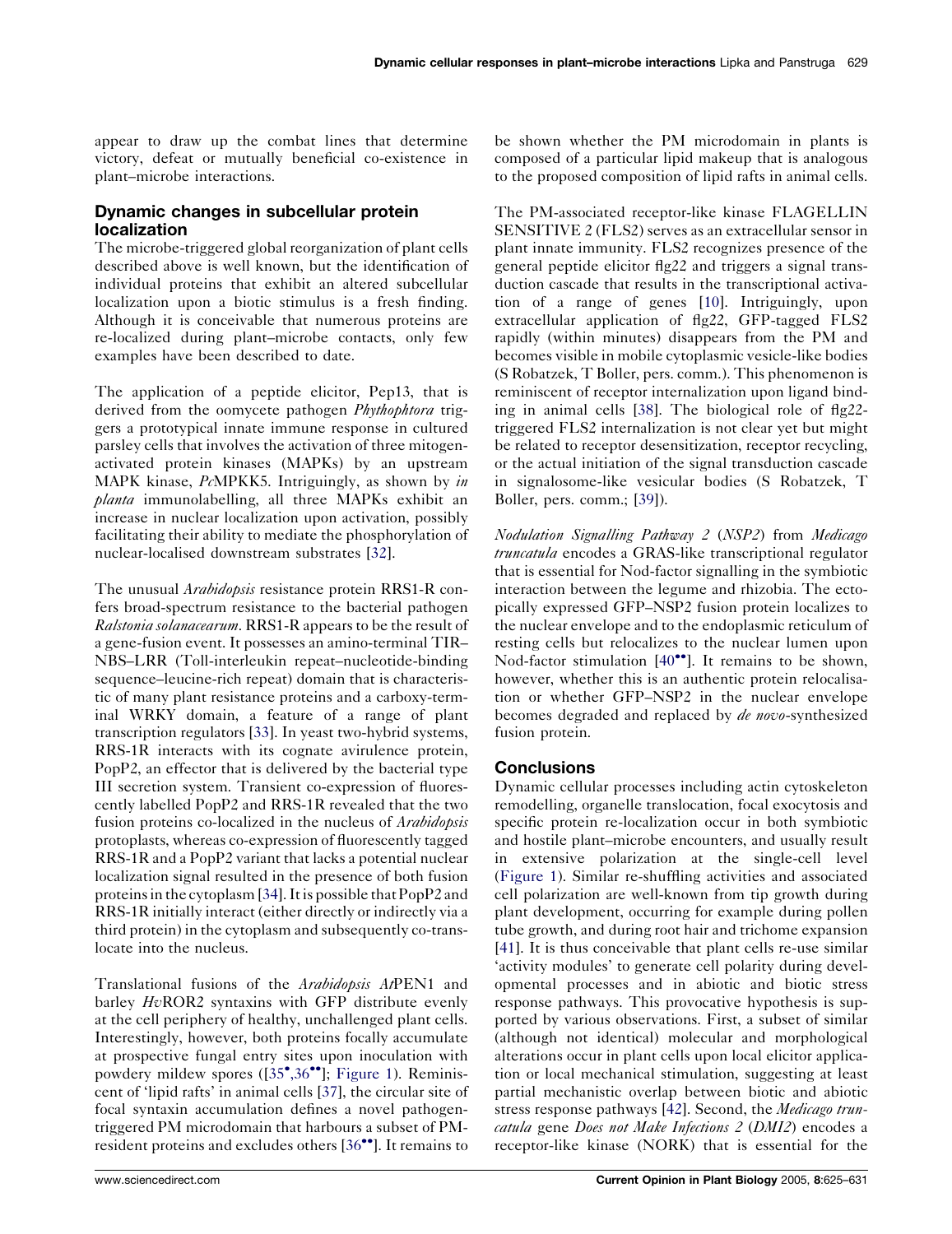<span id="page-5-0"></span>establishment of a symbiotic interaction between legumes and soil-living rhizobia [[43\]](#page-6-0). NORK-defective mutants of three legume species not only fail to support symbiotic relationships but also exhibit a characteristic root hair tip-growth phenotype, indicating that a common signalling pathway for proper tip growth is shared during root hair development and for entrapping symbiotic bacteria [[43\]](#page-6-0). Finally, meta-analysis of publicly available Arabidopsis microarray data reveals that components that are genetically implicated as having antifungal properties at the cell periphery are co-expressed in various conditions (V Lipka, R Panstruga, M Humphry, M Lim, H Wei, M Stein, P Schulze-Lefert, S Somerville, unpublished). These genes encode not only MLO (AtMLO2) and the SNARE proteins  $A$ *t*SYP121 and  $A$ *t*SNAP33 but also the AtPEN2 glycosyl hydrolase and AtPEN3 ATP-binding cassette (ABC) transporter, both of which play a crucial role in non-host defence (V Lipka, M Stein, P Schulze-Lefert, S Somerville, unpublished). Surprisingly, particularly prominent co-expression of these genes was detected when microarray data from various developmental stages/tissue types were compared using the Arabidopsis tissue-specific expression database [\(http://](http://www.atted.bio.titech.ac.jp/) [www.atted.bio.titech.ac.jp/](http://www.atted.bio.titech.ac.jp/)). This finding suggests that this set of genes has a potential role beyond antifungal defence in plant developmental processes. It is conceivable that subtle modifications of the proposed 'activity modules' bring about the specificity that is required for each individual biological process. Possibly, a combination of specific stimuli is required to trigger a given pathway or to generate selectivity in the cargo loaded into the secretory machinery. In biotic interactions, microbial effectors might additionally modulate these cellular response units.

### Acknowledgements

We thank Ralph Hückelhoven, Monika Kalde, Scott Peck, Silke Robatzek, Jonathan Jones and Shauna Somerville for communicating unpublished results, and Yoshitaka Takano for providing an unpublished micrograph. We are grateful to Elmon Schmelzer for critically reading this manuscript. Work in RP's laboratory is supported by grants from the Max-Planck Society and the Deutsche Forschungsgemeinschaft (DFG; grants PA861/1-1 and PA861/4-1, respectively).

### References and recommended reading

Papers of particular interest, published within the annual period of review, have been highlighted as:

- of special interest
- •• of outstanding interest
- 1. Nürnberger T, Lipka V: Non-host resistance in plants: new insights into an old phenomenon. Mol Plant Pathol 2005, 6:335-345.
- 2. Schmelzer E: Cell polarization, a crucial process in fungal defence. Trends Plant Sci 2002, 7:411-415.
- 3. Snyder BA, Nicholson RL: Synthesis of phytoalexins in Sorghum as a site-specific response to fungal ingress. Science 1990, 248:1637-1639.
- Bonifacino JS, Glick BS: The mechanisms of vesicle budding and fusion. Cell 2004, 116:153-166.
- 5. Collins NC, Thordal-Christensen H, Lipka V, Bau S, Kombrink E, Qiu JL, Hückelhoven R, Stein M, Freialdenhoven A, Somerville SC et al.: SNARE-protein-mediated disease resistance at the plant cell wall. Nature 2003, 425:973-977.
- 6. Schulze-Lefert P: Knocking on heaven's wall: pathogenesis of and resistance to biotrophic fungi at the cell wall. Curr Opin Plant Biol 2004, 7:377-383.
- 7. Douchkov D, Nowara D, Zierold U, Schweizer P: A highthroughput gene silencing system for the functional assessment of defense-related genes in barley epidermal cells. Mol Plant Microbe Interact 2005, 18:755-761.
- Wick P, Gansel X, Oulevey C, Page V, Studer I, Durst M, Sticher L: The expression of the t-SNARE AtSNAP33 is induced by pathogens and mechanical stimulation. Plant Physiol 2003, 132:343-351.
- 9. Nühse TS, Boller T, Peck SC: A plasma membrane syntaxin is phosphorylated in response to the bacterial elicitor flagellin. J Biol Chem 2003, 278:45248-45254.
- 10. Zipfel C, Robatzek S, Navarro L, Oakeley EJ, Jones JDG, Felix G, Boller T: Bacterial disease resistance in Arabidopsis through flagellin perception. Nature 2004, 428:764-767.
- 11. Heese-Peck A, Ludwig AA, Jones JDG: Rapid phosphorylation of a syntaxin during the Avr9/Cf-9 signalling pathway. Plant Physiol 2005, 138:2406-2416.
- 12. Bais HP, Prithiviraj B, Jha AK, Ausubel FM, Vivanco JM: Mediation  $\bullet$ of pathogen resistance by exudation of antimicrobials from roots. Nature 2005, 434:217-221.

This paper demonstrates the power of root exudates in restricting the growth of a plethora of bacterial microbes. It also shows that pathogenic bacteria have evolved means to block the synthesis and/or secretion of these antimicrobial metabolites by counter-secretion of one or more bacterial effectors.

- 13. Wang D, Weaver ND, Kesarwani M, Dong XN: Induction of
- $\bullet\bullet$ protein secretory pathway is required for systemic acquired<br>resistance. Science 2005, 3**08**:1036-1040.

The authors used a cleverly designed global expression analysis involving three consecutive pharmacological treatments to coordinately induce direct targets of the transcriptional regulator NPR1 during the salicylic acid-triggered 'systemic acquired resistance' response. The majority of direct targets turned out to be either pathogenesis-related (PR) genes or genes that encode components of the secretory pathway, including many protein-folding facilitators such as chaperones and co-chaperones.

14. Takemoto D, Hardham AR: The cytoskeleton as a regulator and  $\bullet$ target of biotic interactions in plants. Plant Physiol 2004, 136:3864-3876.

This review summarizes all of the information that contributes to our understanding of how the plant cytoskeleton acts against pathogenic microorganisms and in the establishment of symbiotic interactions with mycorrhizal fungi and bacteria.

- 15. Takemoto D, Jones DA, Hardham AR: GFP-tagging of cell components reveals the dynamics of subcellular reorganization in response to infection of Arabidopsis by oomycete pathogens. Plant J 2003, 33:775-792.
- 16. Yun BW, Atkinson HA, Gaborit C, Greenland A, Read ND, Pallas JA, Loake GJ: Loss of actin cytoskeletal function and EDS1 activity, in combination, severely compromises non-host resistance in Arabidopsis against wheat powdery mildew. Plant J 2003, 34:768-777.
- 17. Jarosch B, Collins NC, Zellerhoff N, Schaffrath U: RAR1, ROR1, and the actin cytoskeleton contribute to basal resistance to Magnaporthe grisea in barley. Mol Plant Microbe Interact 2005, 18:397-404.
- 18. Kobayashi I, Hakuno H: Actin-related defense mechanism to reject penetration attempt by a non-pathogen is maintained in tobacco BY-2 cells. Planta 2003, 217:340-345.
- 19. Schultheiss H, Dechert C, Kogel KH, Hückelhoven R: Functional analysis of barley RAC/ROP G-protein family members in susceptibility to the powdery mildew fungus. Plant J 2003, 36:589-601.
- 20. Opalski KS, Schultheiss H, Kogel KH, Hückelhoven R: The  $\bullet$ receptor-like MLO protein and the RAC/ROP family G-protein